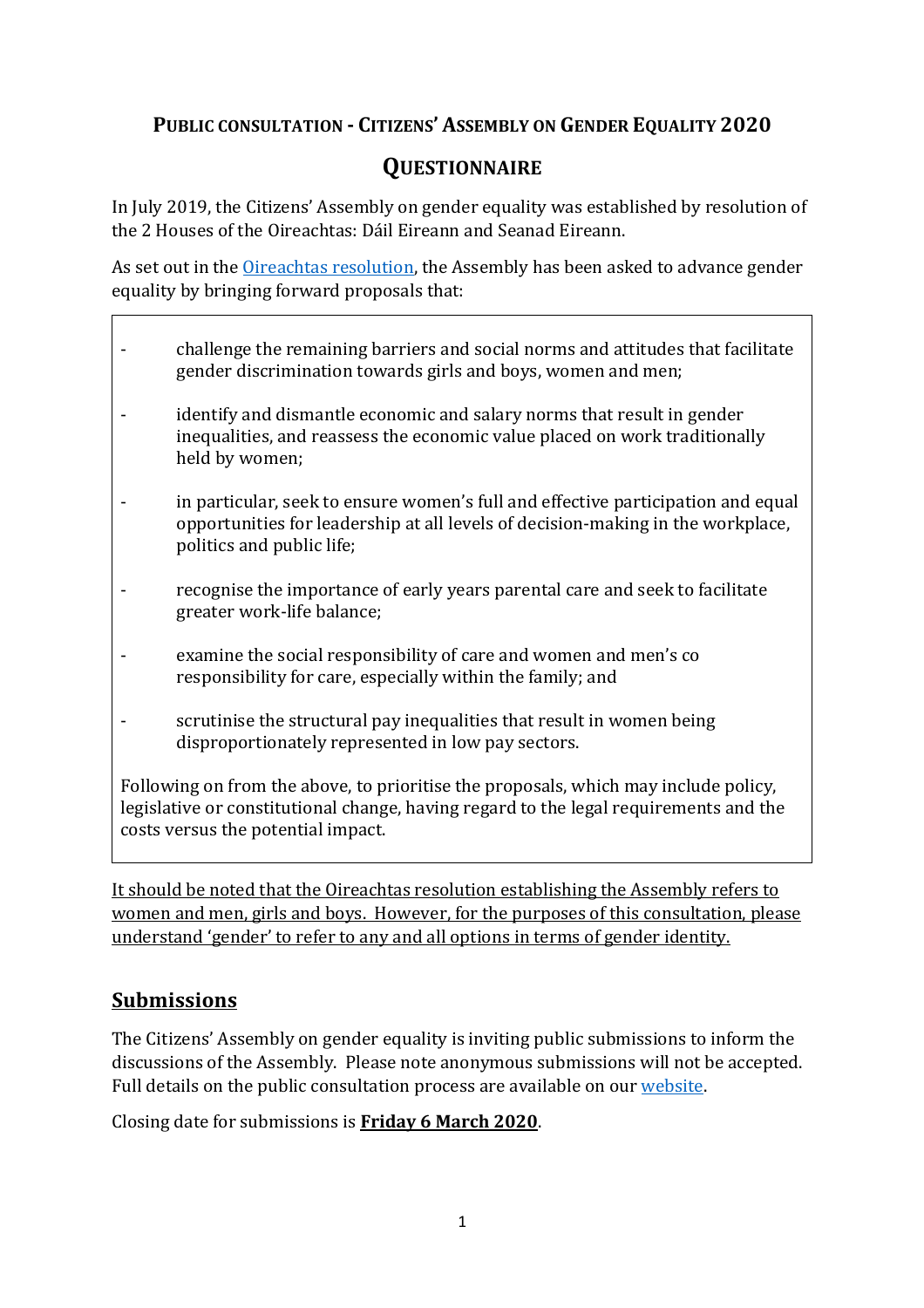Please return this questionnaire: by email to  $info@citizensassembly.ie$  with 'Public Consultation' in the subject line, or by post to The Citizens' Assembly, 16 Parnell Square, Dublin D01 E7C1.

Confidential or Sensitive Information

If you wish for information that you provide to be treated as confidential and not published, please state clearly and explain why below.

# **Privacy**

We only collect personal data for the purpose it is intended and only retain for as long as necessary. Our privacy policy sets out how we handle any personal data you submit to us.

By providing personal information (full name and email or postal address, as applicable) for the purposes of this public consultation, we understand that you consent to its publication. See further details on our website.

## **About the Questionnaire**

The questionnaire is organised under 4 themes based on the Oireachtas resolution:

Theme 1: Gender norms and stereotypes Theme 2: Work: gender discrimination and occupational segregation by gender and the gender pay gap Theme  $3$ : Care, paid and unpaid, as a social and family responsibility Theme  $4$ : Women's access to, and representation in, public life and decision making 

You are invited to answer 2 questions under each of these themes.

The last section seeks your views about where gender inequality impacts most.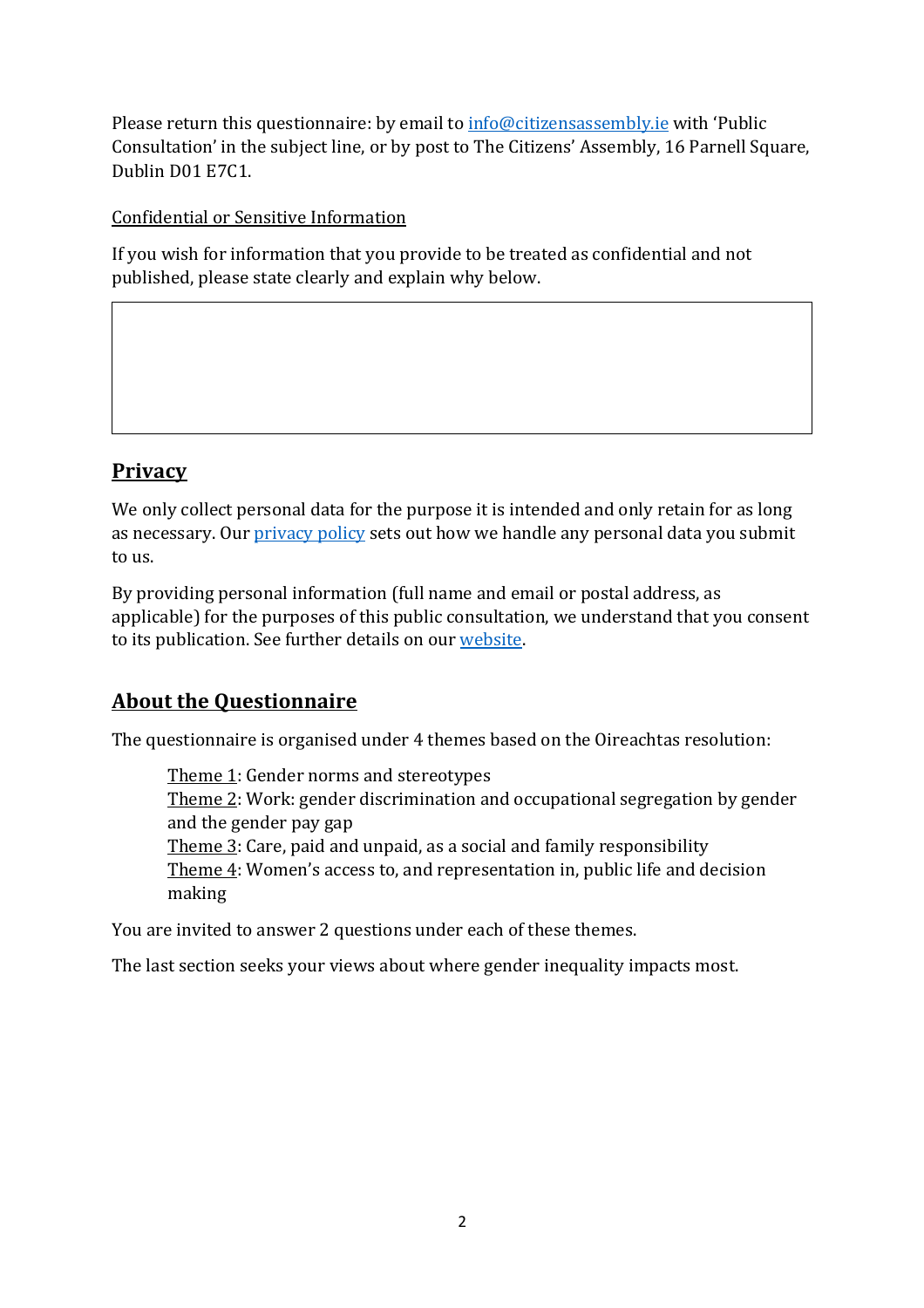# **Personal Information**

The information below must be provided as anonymous submissions will not be accepted. 

Are you submitting as an individual or on behalf of an organisation? (please tick 1 box below)

 $Individual$   $\Box$ 

Organisation  $\boxtimes$ 

| <b>First Name</b>               | Damien                                                                                  |
|---------------------------------|-----------------------------------------------------------------------------------------|
| Surname                         | Peelo                                                                                   |
| Email                           | damien.peelo@treoir.ie                                                                  |
| Organisation<br>(if applicable) | Treoir: The National Federation of Services for Unmarried Parents<br>and their Children |

## **Under 18s**

If you are under 18, do you wish for your personal information (full name) to be published? 

Yes  $\Box$ 

No  $\Box$ 

If you tick No, we will publish your submission once we have checked it is in line with our submission policy, but we will not include your name.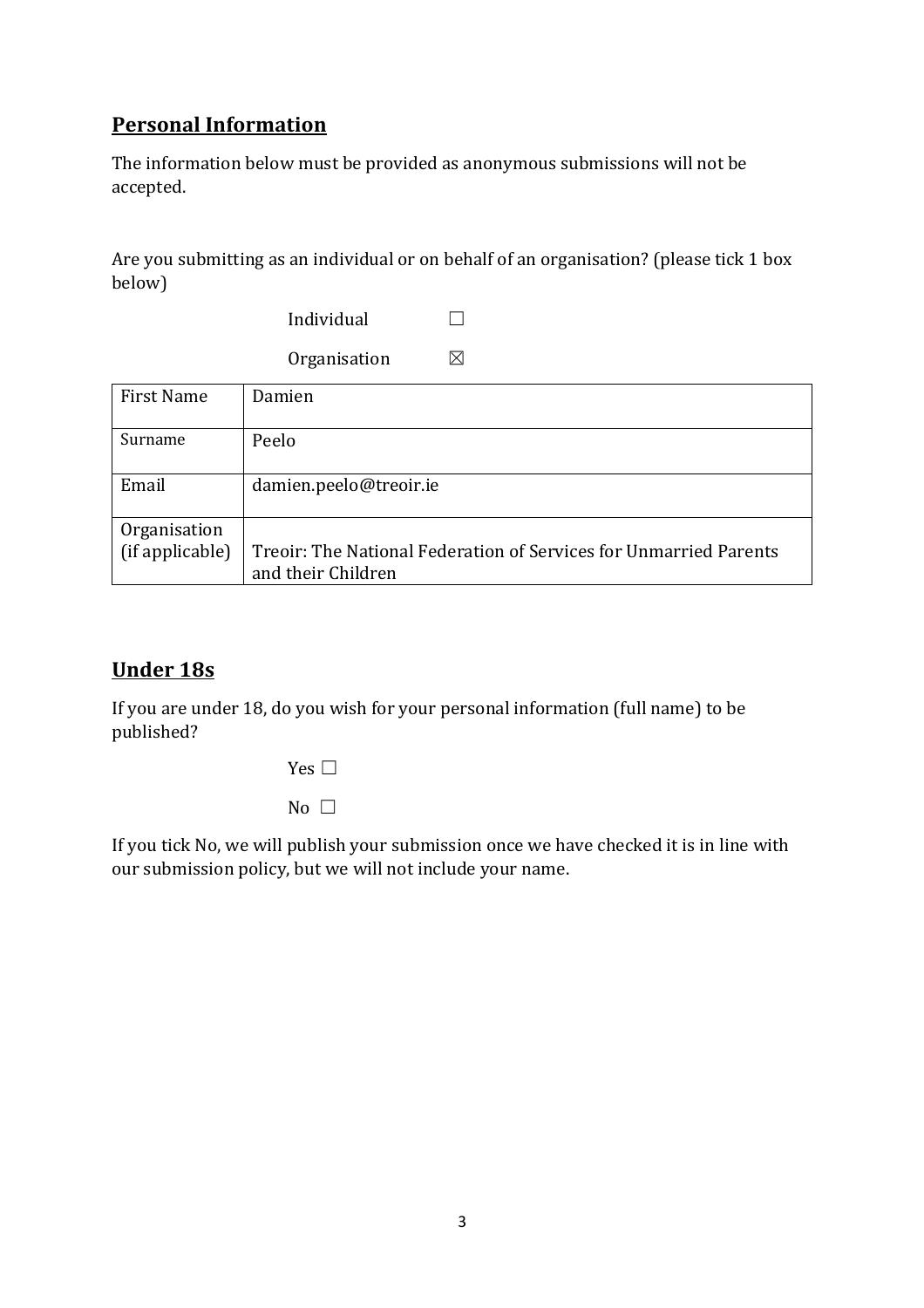#### **Theme 1:** Gender norms and stereotypes

Gender norms and stereotypes as barriers to gender equality

Fixed ideas about what women and men should do in the home or at work are learned by girls and boys in early childhood and throughout their lives. These ideas or gender stereotypes affect their choices in school and as they enter careers and contribute to a lack of progress toward equality between women and men. This limits not only the jobs that women and men consider or are available to them, but also can exclude women and men from social roles and tasks.

 $\triangleright$  Please outline what vou see as the key barriers/ obstacles and challenges to gender equality under this theme in law, policy and practice.

Treoir was founded in 1976 to improve the position of unmarried parents and their children in Ireland. Treoir, in partnership with its member agencies, promotes the rights and best interests of unmarried parents and their children through providing specialist information, support services, training and advocating for their rights. Since our foundation Treoir has continuously advocated for gender equality. Treoir recognises that women continue to be the primary carers of children and have historically borne the burden of care of children, particularly in the unmarried family. To achieve gender equality in the family framework, the burden of care needs to be shared more equally between both parents. Treoir promotes shared parenting and seeks to address the barriers that remain to the full participation of both parents in parenting their children.

The roots and reproduction of gender inequality are complex, multifaceted and dynamic in nature. Gender operates in tandem with other key organising categories such as race, class, and definitions of the family, all of which cut across each other to produce a range of inequalities.

In the Irish context the state is a key player in shaping gender norms and stereotypes and thus the lived experience of men and women's lives. This is particularly the case when it comes to childcare, parenting and parental responsibility, labour market participation, the family law system, and economic wellbeing. When it comes to unmarried parents all of these issues produce different yet significant gender inequalities. Treoir advocates on behalf of the latter so the issue of gender inequality will be discussed as it pertains to this specific group.

In terms of legislation in Art.41.1.1 of the Constitution, the State recognises the Family as "the natural primary and fundamental unit group of Society ... possessing inalienable and imprescriptible rights, antecedent and superior to all positive law". The Constitution does not provide a definition of "Family" but in Art.41.3.1, it commits the State to guard with special care the institution of Marriage "on which the Family is founded".

In 1966 a landmark Supreme Court Case found "that the family referred to in [Article 41] is the family which is founded on the institution of marriage". By implication, the non-marital family is not a Family for the purpose of Articles 41 and 42 of the Constitution and therefore does not enjoy the same inalienable and imprescriptible rights attributed to the marital family.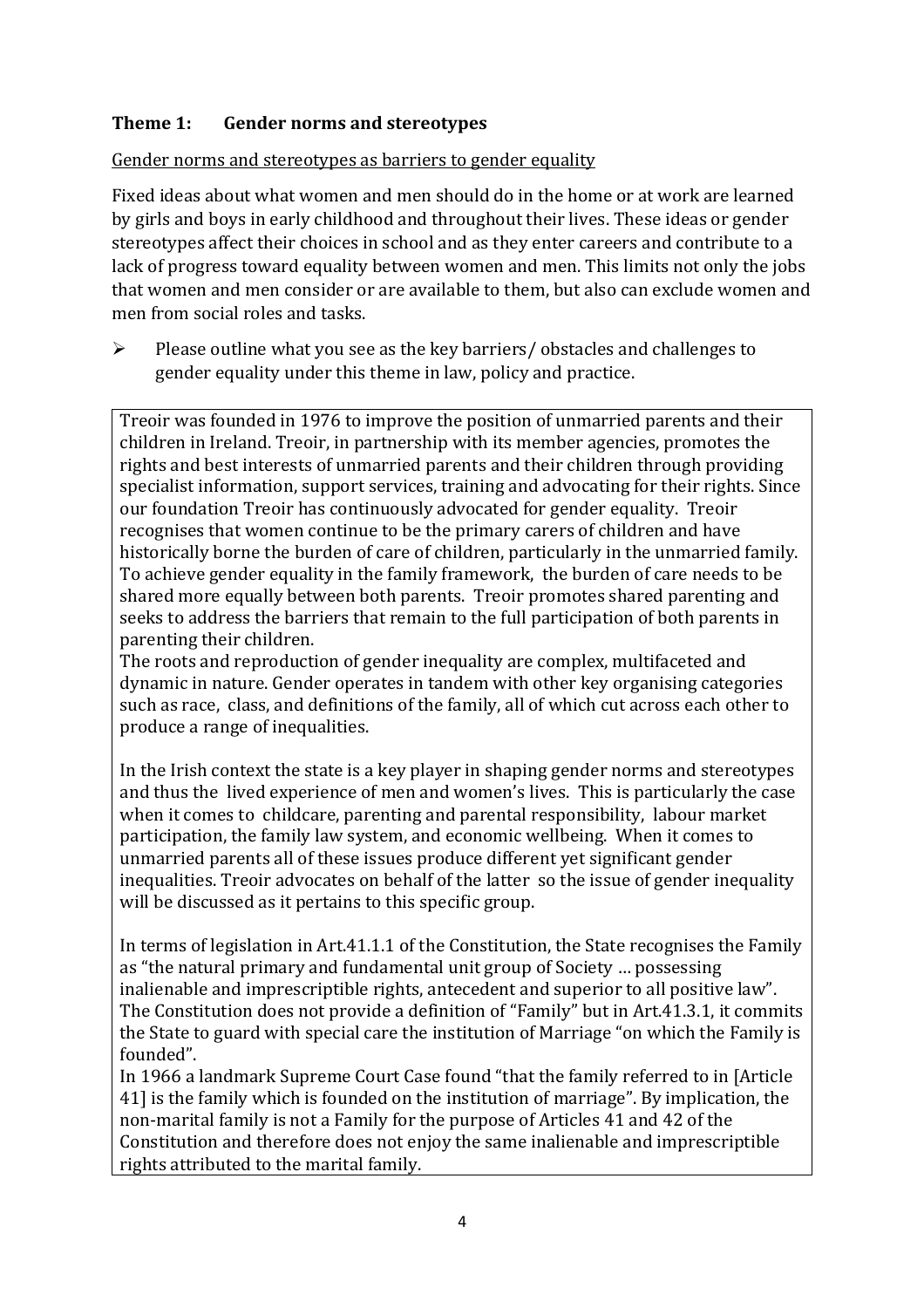Ireland's demographic and socio-economic landscape has changed dramatically over the last forty years. These changes have had implications for the nature of Irish families both in terms of composition, and the issues they face.

The provisions of the Constitution dealing with the family and children have been amended in ways that mark a break with Catholic social teaching as a philosophical influence on the Constitution.

The legislative and cultural changes since the adoption of the Constitution imply that non marital parents of both sexes enjoy inherent constitutional rights in relation to their children. Yet, inequalities still exist.

In 2017, 62,053 new births were registered in Ireland. Of these, 23,340 children were born into non-marital families, making up 37.6% of the total number which is the highest on record and is indicative of the trend over the last 20 years that more children are being born to unmarried parents year on year.

In Article 2 of the United Nations Convention on the Rights of the Child (1989) it states that children have the right to be protected from discrimination irrespective of the martial status of their parents.

Despite Ireland's ratification of this UN Convention and the progression of rights for families following the Children and Families Relationships Act (2015), unmarried fathers continue to have restrictions imposed on them in relation to guardianship compared to an unmarried mother and married parents. Currently, married parents, of the opposite sex, will both enjoy the same rights and responsibilities for their children from the moment of birth.

When a child is born outside of marriage, the mother is automatically the sole legal guardian. An unmarried father whose name is on his child's birth cert does not have guardianship rights in respect of his child.

An unmarried father can obtain guardianship of his child at any time following the birth by signing a witnessed statutory declaration with the mother. In the absence of an agreement, it is necessary for an unmarried father to apply to the Court to be appointed joint guardian of his child.

The Children and Family Relationships Act provides that unmarried fathers can acquire automatic guardianship rights by virtue of cohabiting with the child's mother for 12 months, three months of which must be post birth.

Both the statutory declaration and the co-habiting condition depend on the father's relationship with the mother and not the child.

 $\triangleright$  Please identify the steps to be taken to address the issues raised and who should address them (e.g. the state, private sector, education system etc.)

Whether elevated to constitutional status or introduced by legislation, Treoir favours an end to the current situation where unmarried fathers who are involved in the welfare, care and maintenance of their children have less rights to the guardianship of their children than the mother.

There is no reason to make a distinction based on marital status in relation to the rights of unmarried fathers vis a vis mothers. The recognition of the family based on marriage, has given rise to the gender discrimination faced by unmarried fathers. In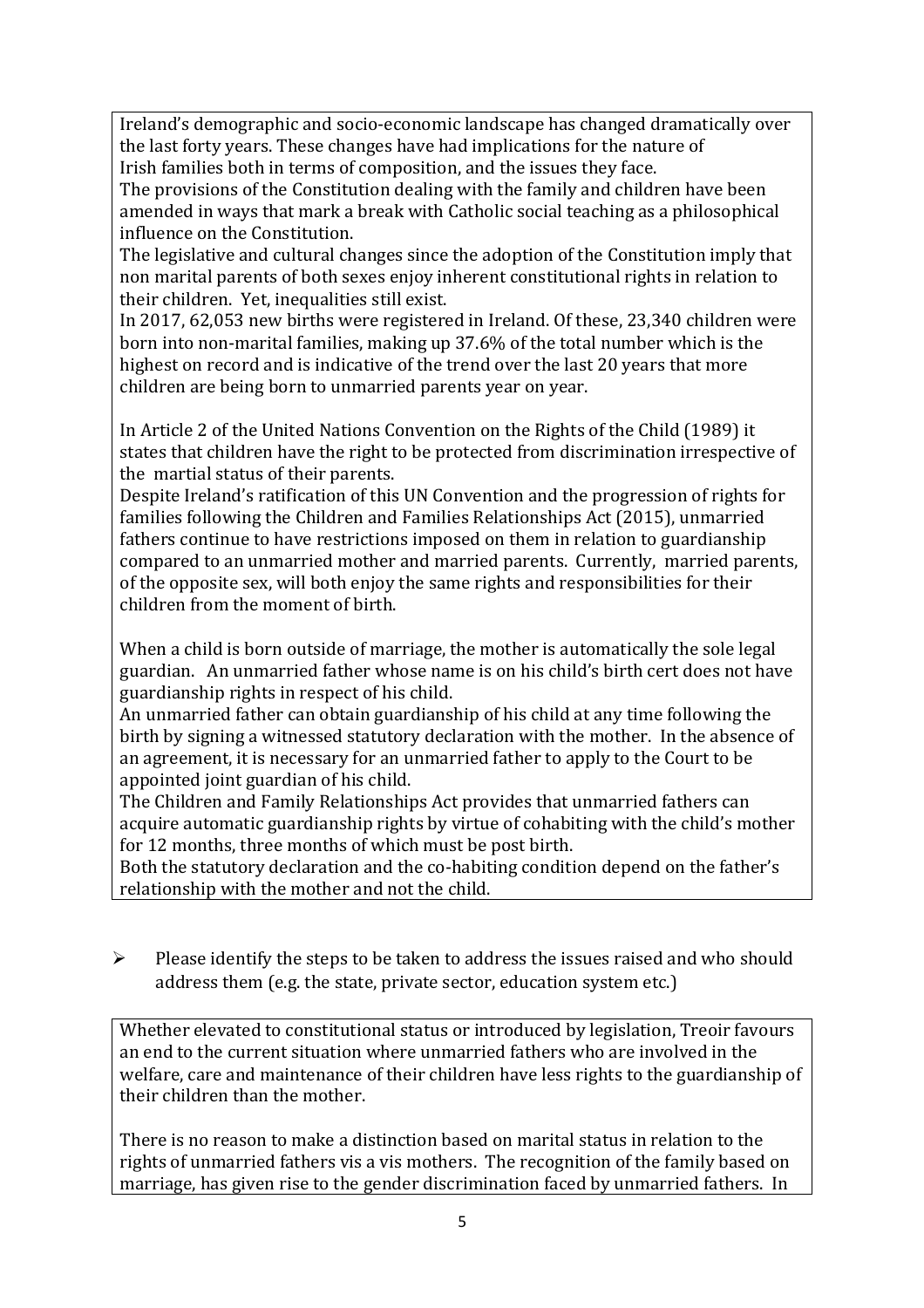particular, guardianship rights should flow to fathers on the establishment of paternity subject always to the discretion of the courts to remove those rights in circumstances where this is warranted, as in the case of married parents. This could be achieved through legislation.

A first step to address this issue would be for the Minister for Justice to immediately issue a commencement order for Section 97:27A (Amendment to the Civil Registration Act 2004) of the Children and Family Relationship Act 2015, whereby Registrars may take and receive statutory declarations of guardianship agreed between unmarried parents of a child.

Section 97: 27A read as follows:

"A registrar may, during the period of 14 days immediately following the date on which the birth of a child is registered or re-registered, take and receive a statutory declaration made under section 2 (4)(e) or  $6B(4)(c)$  of the Guardianship of Infants Act 1964 in respect of the child."

Commencement of the above section would make it easier for an unmarried father to become a guardian (if the mother is in agreement) and raises awareness amongst parents that an unmarried father's name on a child's birth certificate does not confer any rights of guardianship.

Treoir recommends that a Central Register for joint guardianship agreements be established to ensure that an official copy of an agreement could be obtained as and when required.

Article 41.1. confers rights on the family unit as distinct from the rights of individual members of the family and are therefore distinct from personal rights protected by the Constitution. Treoir recommends that parental rights and responsibilities apply equally to all parents, mothers, fathers, married or unmarried and be subject to the principle that children's rights are paramount.

### **Theme 2:** Work: Occupational segregation by gender, gender discrimination and the gender pay gap

Women and men are often concentrated into different kinds of jobs and within the same occupations, women are often in work that is less well paid and has less opportunities for career advancement. Women often work in areas where they can work part-time so as to fit in with their caring responsibilities. While many men work in low paid jobs, many professions dominated by women are also low paid, and professions that have become female-dominated have become lower paid. This worsens the gender pay gap (the average difference between the wages of women and men who are working).

 $\triangleright$  Please outline what you see as the key barriers/ obstacles and challenges to gender equality under this theme in law, policy and practice.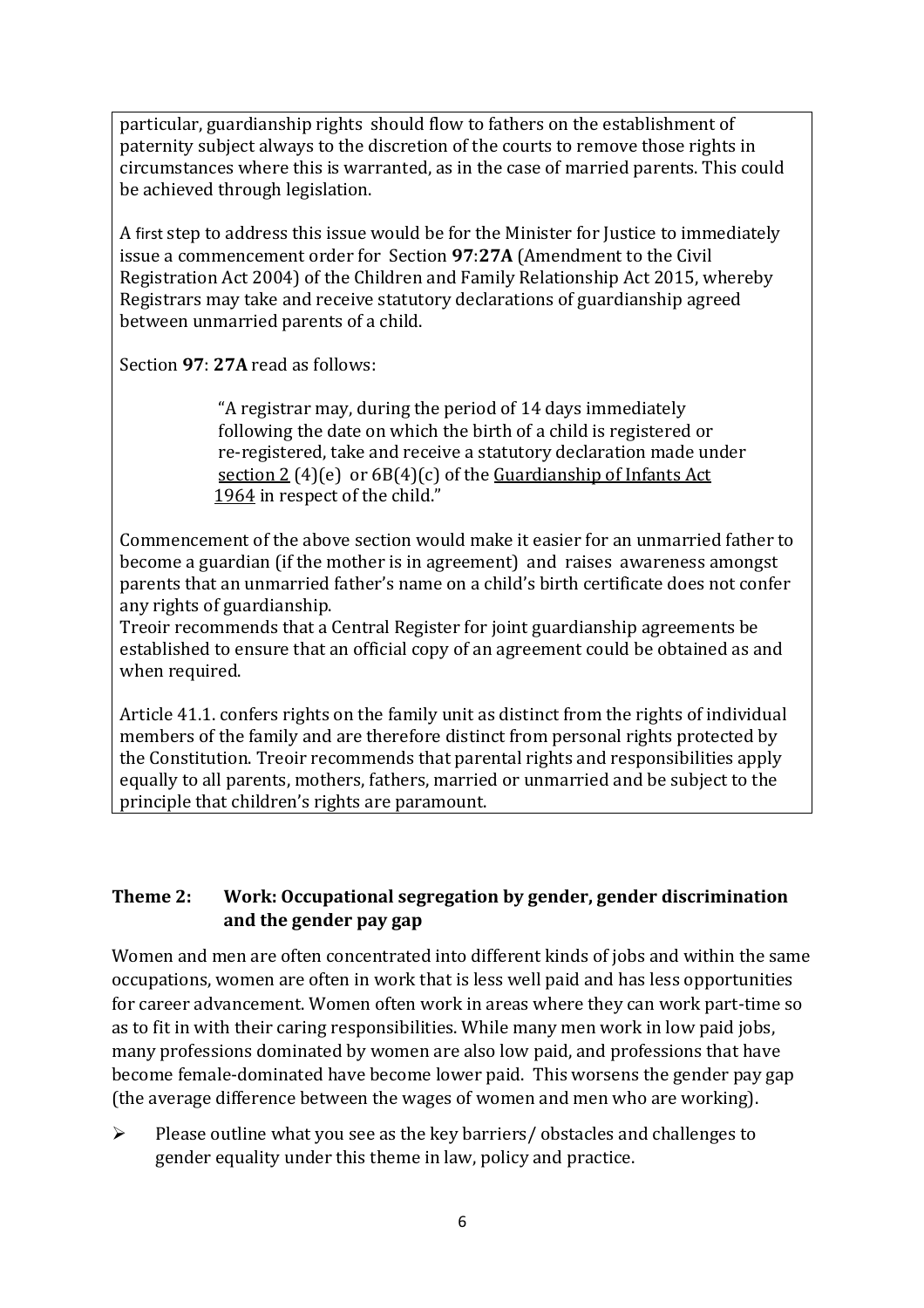Women are over-represented in sectors and jobs with endemic low pay and insecurity, like health and social care, childcare, cleaning and retail. They are twice as likely as men to be working part-time and in want of more hours. When you include part-time work in the calculation the gender pay gap becomes much starker. This is because women do more part-time work than men, and, crucially, because part-time work is paid less hour per hour  $-$  two facts which are not unrelated.

When we rely on individuals' personal choice to make decisions about labour patterns in this way, it tends to be women, not men, who opt for part-time and flexible work to meet care needs, reinforcing existing care-related gendered labour inequalities. In reality "choice" over working hours and contracts is predetermined by socioeconomic class, income levels and gender. Thus the over concentration of women in part-time, precarious, low paid work with limited security and protections not only reproduces gender inequality but is itself a product of an unregulated labour market, poor workers' rights, and an out of date welfare regime.

 $\triangleright$  Please identify the steps to be taken to address the issues raised and who should address them (e.g. the state, private sector, education system etc.)

Pay inequality is a structural, not an individual issue. Legislative and policy solutions at the level of the state are needed to counter the biases and imbalances that currently exist in the jobs market.

- 1. In terms of public policy a generous social security system and universal access to decent public services is of critical importance in addressing the feminization of poverty and labour market accessibility. In this regard, the constitutional distinction (Article 41.3) between the marital and non-marital family should be revised. Families be they cohabiting, or headed by a lone parent should be protected in law and their needs addressed in social welfare and taxation regimes that are fit for purpose in  $21^{st}$  century Ireland. Such a regime must also ensure that lone parent households, who in the main are headed by women, are not penalised for working outside of the home.
- 2. It is of critical importance that models of childcare delivery that embed childcare in the social fabric of communities, neighbourhood and workplaces are resourced and introduced. The aim must be a model of childcare that is publically funded, ensures universal access and is essentially a public service. The current model of childcare as provided for through the National Childcare Scheme does not meet these requirements as it is dependent on the private market for provision.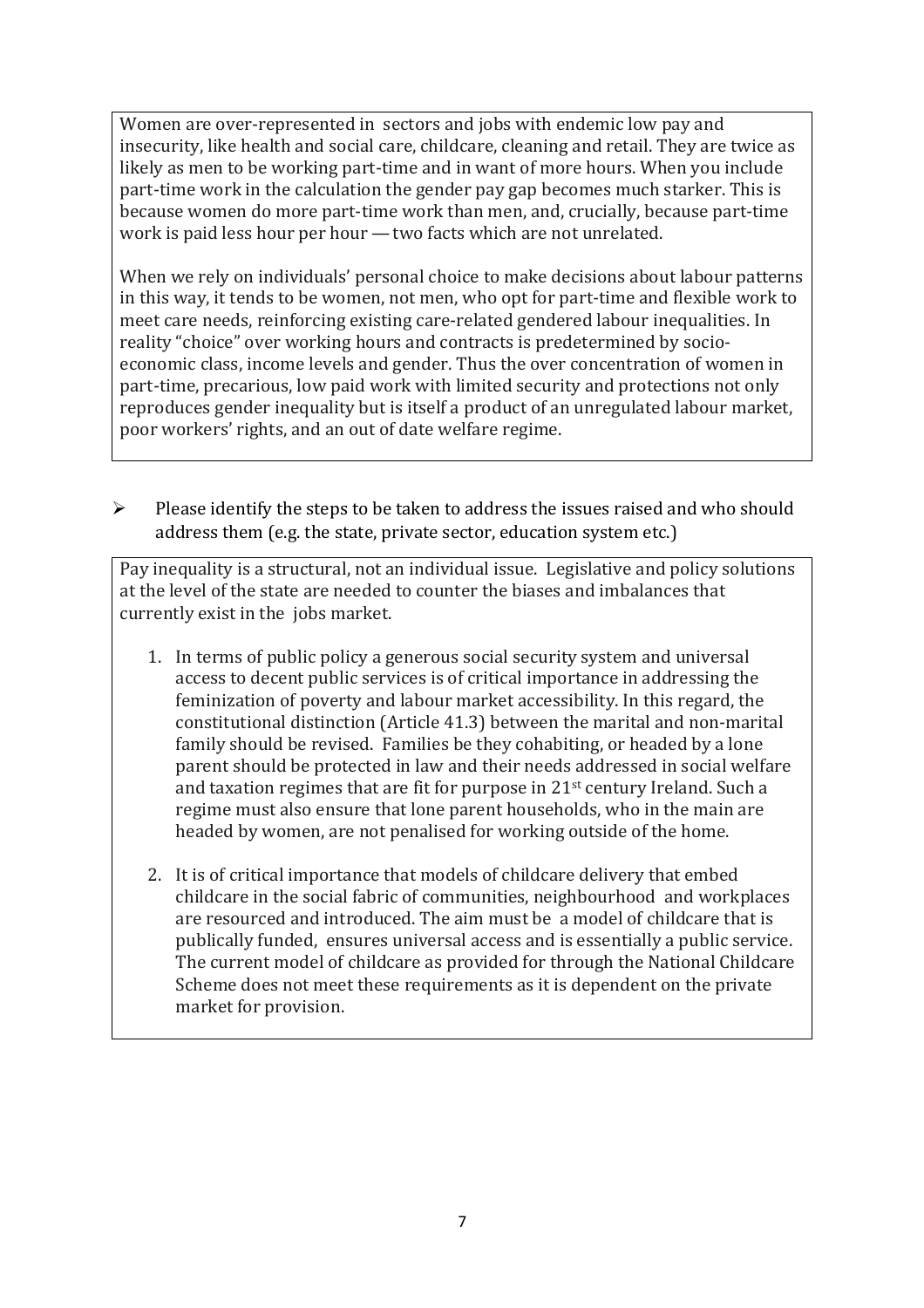### **Theme 3.** Care, paid and unpaid, as a social and family responsibility

Care -- the social responsibility of care and women and men's co responsibility for care, especially within the family

Women remain disproportionately responsible for unpaid care and often work in poorly paid care work. For working parents or lone parents, balancing paid work with parenting and or caring for older and dependent adults presents significant challenges. Women are most disadvantaged by these challenges, yet men also suffer from lack of opportunities to share parenting and caring roles. Despite recent legislation and policy initiatives to support early vears parental care, inequalities in the distribution of unpaid care continue between women and men. The cost of childcare has been identified as a particular barrier to work for women alongside responsibilities of caring for older relatives and dependent adults.

 $\triangleright$  Please outline what you see as the key barriers/ obstacles and challenges to gender equality under this them in law, policy and practice.

Ø

There are significant challenges for unmarried parents to establishing and sustaining shared parenting relationships of their children. In 2018 Treoir commissioned research into the Barriers Unmarried fathers face to shared parenting. The research found that the lack of information, support and financial resources to assist unmarried fathers to stay involved in their children's lives in a significant way is a key obstacle to them sharing the parenting of their children.

There is evidence of the existence of official, professional and cultural biases, which serve to construct fathers as being of lesser importance and value where children are concerned. The research shows that there is scope for the development of a stronger legislative, policy and practice infrastructure in Ireland which is conducive to the normalisation of shared parenting arrangements in unmarried families. https://www.treoir.ie/wp-content/uploads/2018/12/Booklet\_Version\_Executive-Summary-An-Examination-of-the-Barriers-to-Shared-Parenting.pdf

As already noted the lack of access to properly resourced and publicly funded childcare contributes to gender imbalance in terms of caring for children. The state has also failed to invest in any meaningful way in the promotion of shared parenting or in educating men, particularly young men, about the responsibilities and practicalities of being a parent.

Demographic changes, dramatic changes in family formation and structure, and significant cultural shifts are collectively putting pressure on families and public services. Ireland's public services especially in relation to housing, access to justice (legal aid), family supports, mediation and the family law system are inadequate for today's society. All of the above impact gender relations and put pressure and stress on relationships between unmarried parents and their children, and additional family members. 

Kinship care is the full time parenting of children by grandparents, older siblings, aunts and uncles, other relatives or friends of the family. It occurs for many reasons,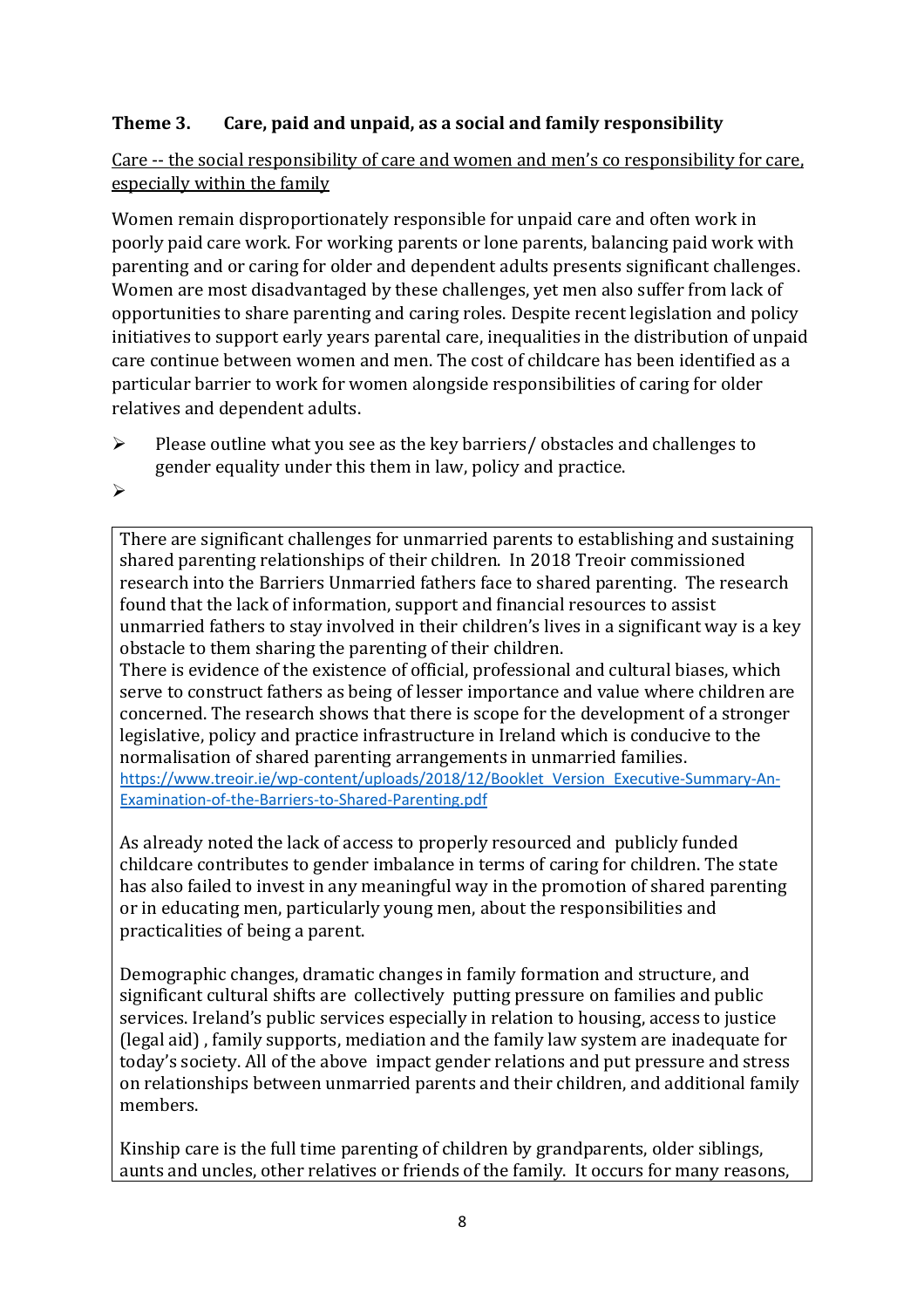for example, death of a parent, parental substance misuse, abandonment, illness or imprisonment. 

Grandparents, aunts, and adult siblings, the majority of whom are women are now increasingly rearing children (sometimes very young children) with little if any support from the state. This unrecognised, unpaid and often taken for granted work by Kinship carers, is highly gendered and seriously impacts one's ability to participate in the labour market. Kinship carers may apply for a Guardians payment and may receive child benefit. However they do not receive additional supports, such as parenting support, counselling or therapeutic support, when it comes to the children in their care, a significant proportion of whom may be traumatised and have additional needs.

- $\triangleright$  Please identify the steps to be taken to address the issues raised and who should address theme (e.g. the state, private sector, education system etc.)
	- 4. It is of critical importance that alternative models of childcare delivery that embed childcare in the social fabric of communities, neighbourhood and workplaces are resourced and introduced. The aim must be a model of childcare that is publically funded and that ensures universal access.
	- 5. Treoir recommends that the state resource and implement shared parentings courses throughout the country and that a national programme aimed at parenting and the provision of supports for unmarried fathers (especially young fathers) be rolled out.
	- 6. Treoir recommends that cross departmental and agency supports and services be put in place to support kinship carers and this is enshrined in legislation.

### **Theme 4:** Women's access to, and representation in, public life and decision **making**

Ensure women's participation and representation in decision-making and leadership in the workplace, political and public life

Women are systematically underrepresented in leadership in economic and political decision-making. Despite the introduction of a candidate gender quota (through the system of party funding) for national political office, and initiatives to support women's access to corporate decision-making roles, men continue to dominate leadership positions. There are also issues to be considered around how media represents women and men. 

 $\triangleright$  Please outline what you see as the key barriers/ obstacles and challenges to gender equality under this theme in law, policy and practice.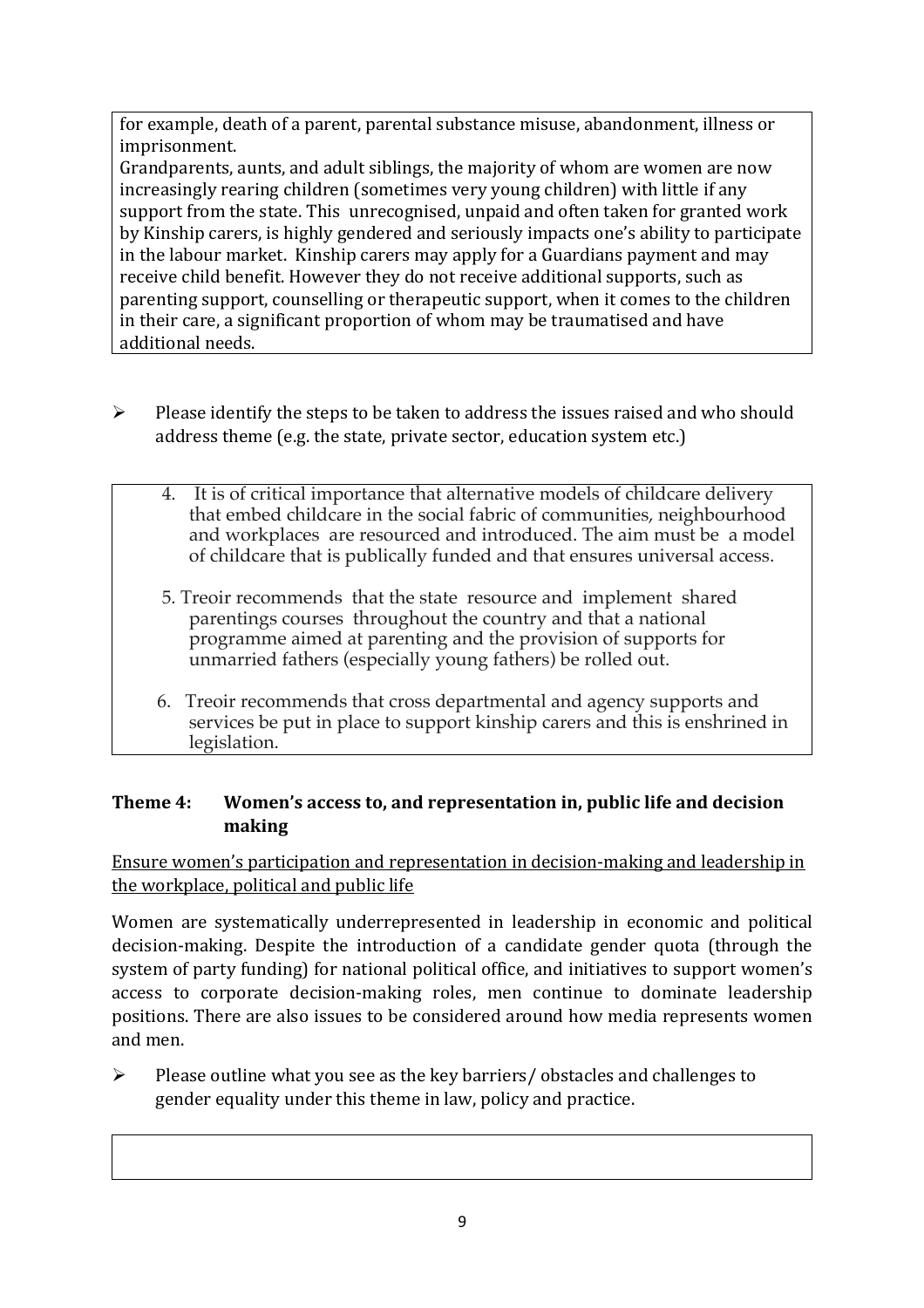Please identify the steps to be taken to address the issues raised and who should address them (e.g. the state, private sector, education system etc.)

#### **5.** Where does gender inequality impact most?

To conclude we would be interested in your response to the following question: In which area do you think gender inequality matters most?

Please rank the following in order of importance,  $1$  being the most important:

| Paid work                | 3              |
|--------------------------|----------------|
| Home & family life       |                |
| Education                | 4 <sup>1</sup> |
| Politics and public life | 6              |
| Media                    | $5 - 5$        |
| Caring for others        | $2_{-}$        |
| Other - please elaborate |                |

 $\triangleright$  Please outline the reasons for your answer below:

Childcare is a huge issue for all families but particularly for lone parents, low paid workers and disadvantaged cohabiting couples. Thus far successive governments have failed to invest adequately in parenting supports or in the promotion of shared parenting. There is an urgent need for a national parenting support programme that is targeted specifically at fathers (especially young fathers) and for an education programme and information campaign around the rights and responsibilities of unmarried parents.

 $\triangleright$  Please include any further comments or observations you may have here.

The recommendations of the Oireachtas Justice Committee Report on Reform of the Family Law System 2019 should be fully implemented, especially recommendation 35. In recognition of the significant imbalance in terms of guardianship rights for